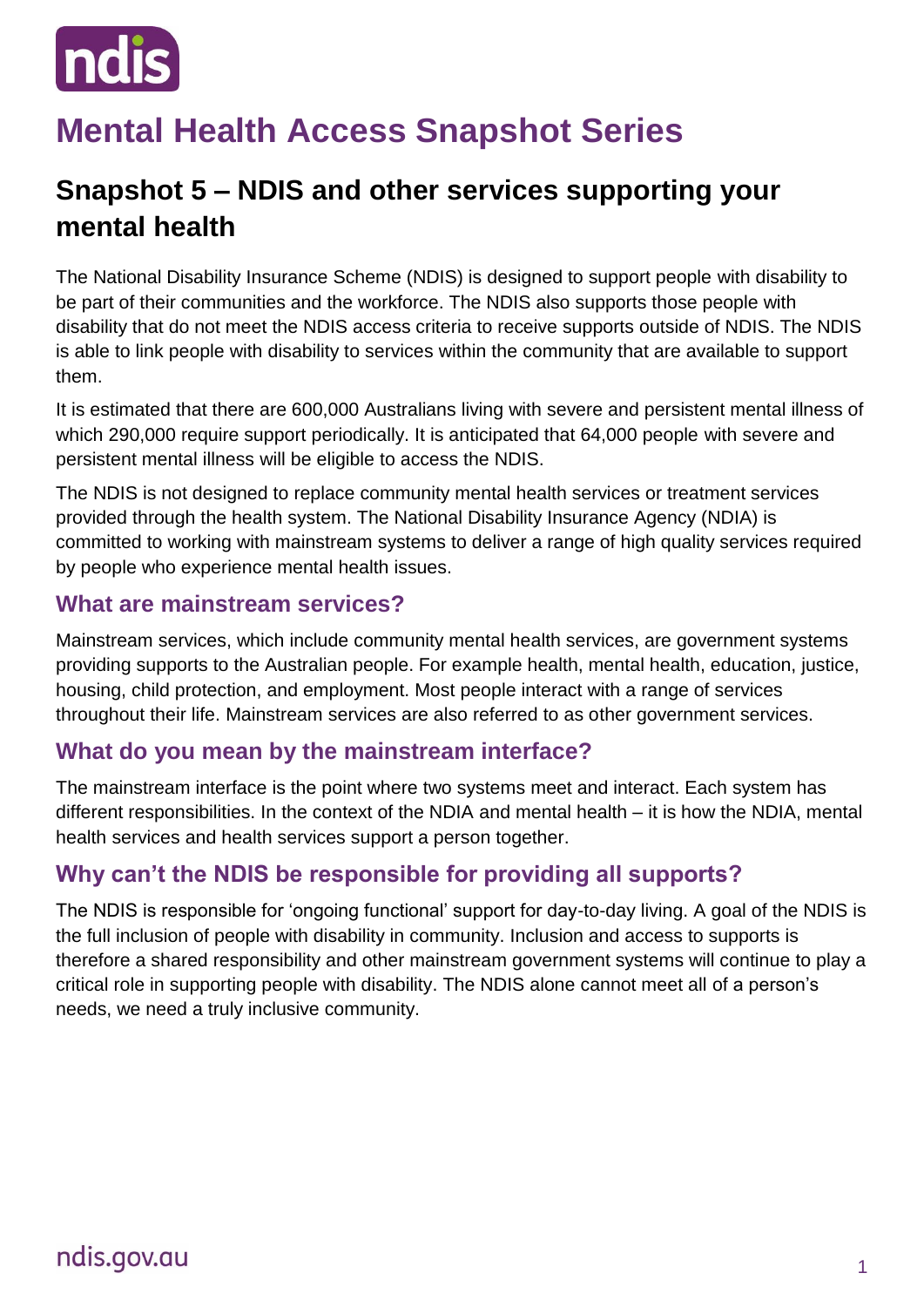

#### **How does the NDIS work with other government services?**

The NDIA actively creates relationships with mainstream services and the local community. This ongoing engagement creates shared understanding about how the NDIA and other government and community services can work together to address service barriers and gaps in service provision.

The NDIA is committed to working with governments to achieve both a quality and robust NDIS alongside a quality and robust mental health system, to provide people who experience mental health issues with the support they require.

### **What if I am not eligible for NDIS supports?**

The NDIA assists people who are not eligible for individualised NDIS support to obtain information about relevant services in their community.

General support is available from a Local Area Coordinator (LAC) to assist people to access a range of supports within the mainstream and community sector.

LAC support enables the NDIS to offer peace of mind and access to practical support for every Australian – for anyone who has, or might acquire, a disability, including disability as a result of a mental health issues.

#### **What is an LAC and how does the NDIS support community inclusion?**

An LAC Partner is a local organisation working with the NDIA. Their staff help people to access the NDIS and/or connect to mainstream services and local and community-based supports. Please contact the NDIS to be linked to an LAC in your area.

The NDIS funds information, linkages and capacity building activities to support a more inclusive community for all people who experience disability.

#### **What does continuity of supports mean and what happens to my current support if I am not eligible for the NDIS?**

Continuity of support means that people who do not meet the National Disability Insurance Scheme (NDIS) access requirements but were accessing a disability/mental health service (where block funding has transferred to NDIS) prior to being assessed by the NDIA will continue to receive support consistent with their current arrangements.

Disability programs and services are all different, and the way that governments ensure continuity of support will need to be tailored to each program or service.

Governments have committed to ensuring people with disability who are currently receiving services are not disadvantaged in the transition to the NDIS. This means that if you are currently receiving a disability/mental health service, but do not become a participant in the NDIS, you can continue to have access to your current support consistent with your current arrangements. It is best to talk to your current service provider about specific arrangements for your program.